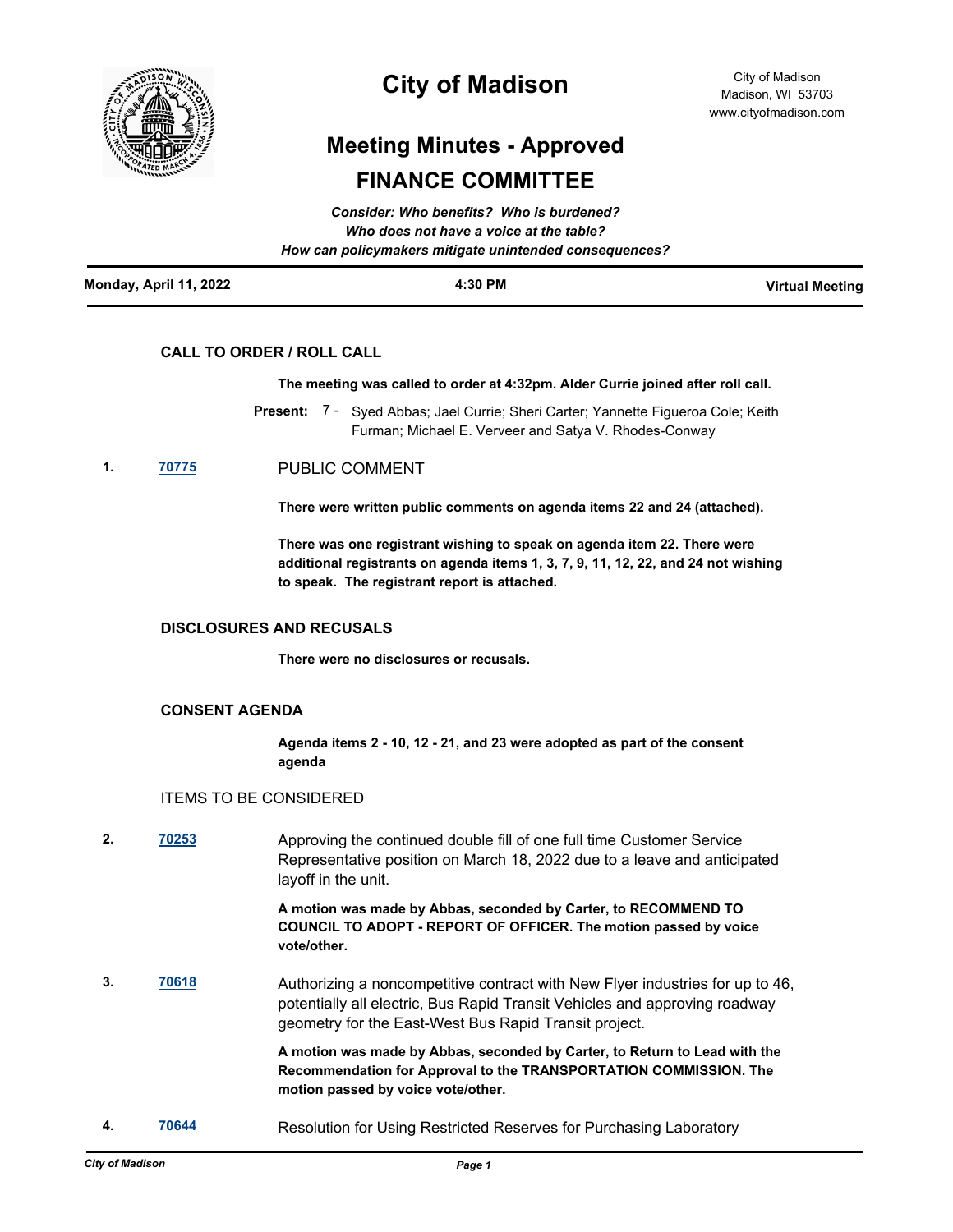Equipment: Replacement of the Dionex Ion Chromatography System.

**A motion was made by Abbas, seconded by Carter, to Return to Lead with the Recommendation for Approval to the BOARD OF HEALTH FOR MADISON AND DANE COUNTY. The motion passed by voice vote/other.**

**5. [70660](http://madison.legistar.com/gateway.aspx?m=l&id=/matter.aspx?key=82691)** SUBSTITUTE - Resolution Authorizing the Acceptance of Funds from the State of Wisconsin Department of Health Services to support the Madison Forward Fund and authorizing the Director for Public Health to sign a non-competitive contract with the Give Back Foundation for a Madison Forward Fund Program Manager and community outreach costs associated with the program.

> **A motion was made by Abbas, seconded by Carter, to Return to Lead with the Recommendation for Approval to the BOARD OF HEALTH FOR MADISON AND DANE COUNTY. The motion passed by voice vote/other.**

**6. [70314](http://madison.legistar.com/gateway.aspx?m=l&id=/matter.aspx?key=81396)** Authorizing the City of Madison, through the City Engineer, to apply for and accept a Wisconsin Department of Natural Resources (WDNR) grant award in the amount of \$150,000 for the Wexford Pond Dredging Project and to allow for the commitment of matching funds in the 2023 Capital Budget for Stormwater Utility. (19th AD)

> **A motion was made by Abbas, seconded by Carter, to RECOMMEND TO COUNCIL TO ADOPT - REPORT OF OFFICER. The motion passed by voice vote/other.**

**7. [70636](http://madison.legistar.com/gateway.aspx?m=l&id=/matter.aspx?key=82667)** Amending the 2022 Adopted Capital Budget and approving plans and specifications and authorizing the Board of Public Works to advertise and receive bids for Cannonball Path Phase 6. (14th AD)

> **A motion was made by Abbas, seconded by Carter, to RECOMMEND TO COUNCIL TO ADOPT (15 VOTES REQUIRED) - REPORT OF OFFICER. The motion passed by voice vote/other.**

**8. [70662](http://madison.legistar.com/gateway.aspx?m=l&id=/matter.aspx?key=82693)** A Resolution authorizing a sole source contract authorizing the Mayor and City Clerk to execute a service contract with Allied Wellness Center to provide services for the City of Madison - Citywide Implementation of COVID-19 Education Program that is being funded through a US EPA Environmental Justice Grant.

### **A motion was made by Abbas, seconded by Carter, to RECOMMEND TO COUNCIL TO ADOPT - REPORT OF OFFICER. The motion passed by voice vote/other.**

**9. [70629](http://madison.legistar.com/gateway.aspx?m=l&id=/matter.aspx?key=82660)** Approving the 2022 Neighborhood Grant Program recommendations, authorizing the execution of agreements required to administer the program, authorizing the Planning Division Director and Finance Director to execute grant agreements on behalf of the City, and authorizing the acceptance of any grant-funded improvements to be located on City-owned lands.

> **A motion was made by Abbas, seconded by Carter, to RECOMMEND TO COUNCIL TO ADOPT - REPORT OF OFFICER. The motion passed by voice vote/other.**

**10. [70578](http://madison.legistar.com/gateway.aspx?m=l&id=/matter.aspx?key=82609)** Authorizing a \$62,225 contract with Madison's Central Business Improvement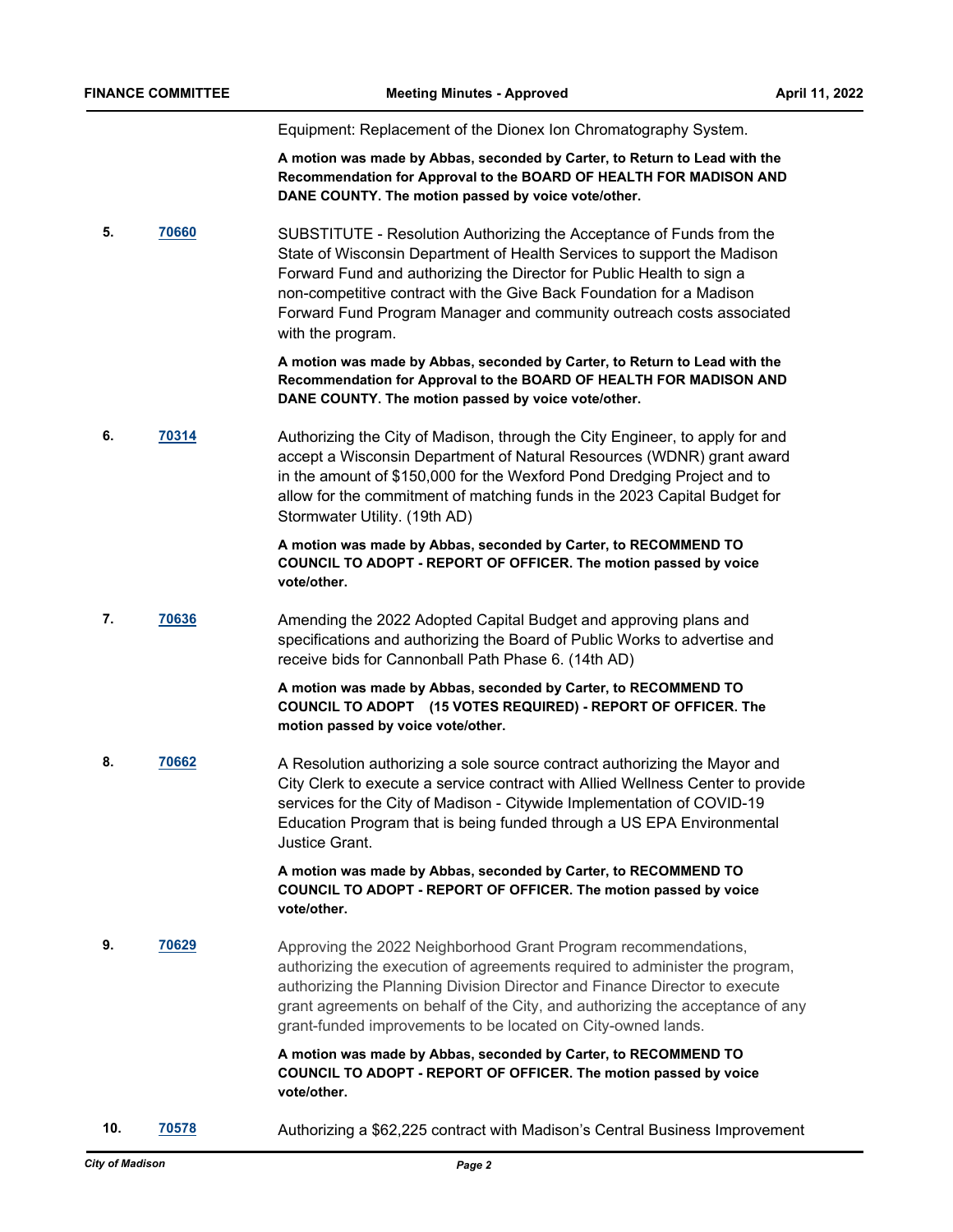District (BID) to fund the continuation of the Downtown Activities Program focused on existing plazas around the Capitol Square and State Street (2nd, 4th and 8th AD.)

**A motion was made by Abbas, seconded by Carter, to RECOMMEND TO COUNCIL TO ADOPT - REPORT OF OFFICER. The motion passed by voice vote/other.**

**11. [70583](http://madison.legistar.com/gateway.aspx?m=l&id=/matter.aspx?key=82614)** Amending the 2022 Adopted Capital Budget for the Economic Development Division to accept \$4 million in Wisconsin Department of Administration Neighborhood Investment Fund Grant Program funding to support the implementation costs of the Madison Public Market and authorizing the Mayor and City Clerk to sign an agreement and any other necessary documents with the State of Wisconsin for the same. (12th AD)

> **A motion was made by Abbas, seconded by Carter, to RECOMMEND TO COUNCIL TO ADOPT (15 VOTES REQUIRED) - REPORT OF OFFICER. The motion passed by voice vote/other.**

**12. [70638](http://madison.legistar.com/gateway.aspx?m=l&id=/matter.aspx?key=82669)** Authorizing the execution of a Purchase and Sale Agreement between the City of Madison and JEAJR 1935, LLC or its assigns, for the Purchase of Property located in the Center for Industry & Commerce Business Park (17th AD)

> **A motion was made by Abbas, seconded by Carter, to RECOMMEND TO COUNCIL TO ADOPT - REPORT OF OFFICER. The motion passed by voice vote/other.**

**13. [70640](http://madison.legistar.com/gateway.aspx?m=l&id=/matter.aspx?key=82671)** Authorizing City departments to engage in redevelopment activities in support of Centro Hispano redevelopment project. (14th AD)

> **A motion was made by Abbas, seconded by Carter, to RECOMMEND TO COUNCIL TO ADOPT - REPORT OF OFFICER. The motion passed by voice vote/other.**

**14. [70643](http://madison.legistar.com/gateway.aspx?m=l&id=/matter.aspx?key=82674)** Authorizing the City's execution of a Purchase and Sale Agreement between the City of Madison and Hawthorne & Stone Construction, Inc. for the sale of surplus property located at 10451 Old Sauk Road in the City of Madison. (9th AD)

> **A motion was made by Abbas, seconded by Carter, to Return to Lead with the Recommendation for Approval to the WATER UTILITY BOARD. The motion passed by voice vote/other.**

**15. [70109](http://madison.legistar.com/gateway.aspx?m=l&id=/matter.aspx?key=81289)** Authorizing the execution of a Lease with Cellco Partnership d/b/a Verizon Wireless, for premises at McPike Park located at 1130 E. Wilson Street. (6th AD)

> **A motion was made by Abbas, seconded by Carter, to RECOMMEND TO COUNCIL TO ADOPT - REPORT OF OFFICER. The motion passed by voice vote/other.**

**16. [70745](http://madison.legistar.com/gateway.aspx?m=l&id=/matter.aspx?key=82759)** A Resolution to authorize the noncompetitive purchase of goods and services from JWC Building Specialties Incorporated, as a sole source provider of Air Walls/movable partitions systems. This expenditure will be funded through Monona Terrace's 2022 Capital Budget. The system will cost \$455,000.00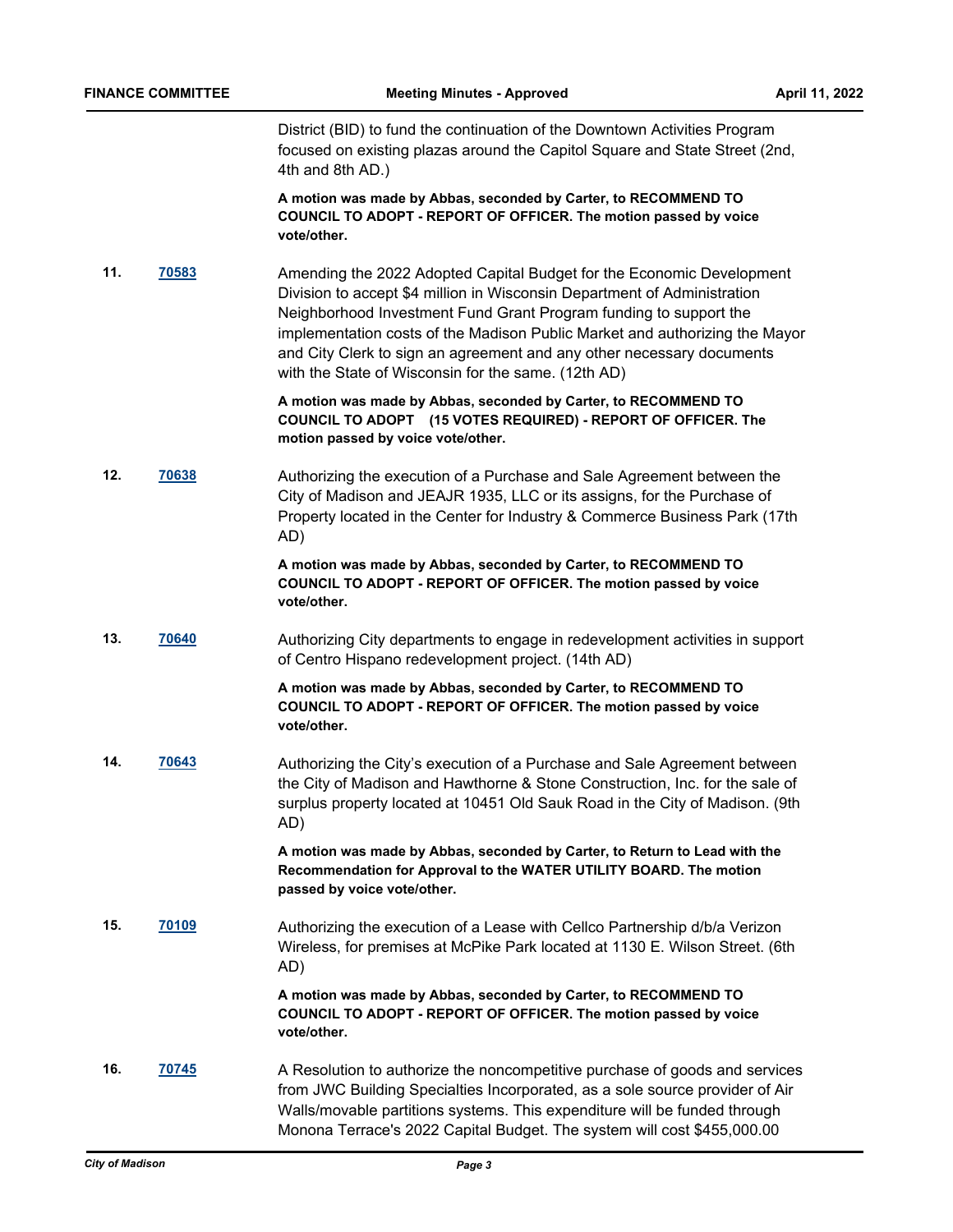**A motion was made by Abbas, seconded by Carter, to RECOMMEND TO COUNCIL TO ADOPT - REPORT OF OFFICER. The motion passed by voice vote/other.**

**17. [70522](http://madison.legistar.com/gateway.aspx?m=l&id=/matter.aspx?key=82574)** A RESOLUTION authorizing a non-competitive service contract with Graef-USA, Inc. to provide consulting engineering services for maintenance of City of Madison Parking Division facilities.

> **A motion was made by Abbas, seconded by Carter, to Return to Lead with the Recommendation for Approval to the TRANSPORTATION COMMISSION. The motion passed by voice vote/other.**

**18. [70454](http://madison.legistar.com/gateway.aspx?m=l&id=/matter.aspx?key=82517)** Authorizing the City to execute an agreement with ROC Ventures, LLC (d/b/a SC Wave) for Reindahl Park Field use for the 2022-2026 Seasons

> **A motion was made by Abbas, seconded by Carter, to RECOMMEND TO COUNCIL TO ADOPT - REPORT OF OFFICER. The motion passed by voice vote/other.**

**19. [70211](http://madison.legistar.com/gateway.aspx?m=l&id=/matter.aspx?key=81333)** Authorizing the Mayor and City Clerk to execute contract amendments with specific Dane CoC agencies to extend contract terms through June 30, 2022 and September 30, 2022.

> **A motion was made by Abbas, seconded by Carter, to RECOMMEND TO COUNCIL TO ADOPT - REPORT OF OFFICER. The motion passed by voice vote/other.**

**20. [70216](http://madison.legistar.com/gateway.aspx?m=l&id=/matter.aspx?key=81338)** Authorizing the Mayor and City Clerk to amend the 2021-22 EHH contracts with The Road Home Dane County and Salvation Army of Dane County to add a total of \$51,975 of State EHH funds reallocated from Shelter from the Storm Ministry's Rapid Rehousing project

> **A motion was made by Abbas, seconded by Carter, to RECOMMEND TO COUNCIL TO ADOPT - REPORT OF OFFICER. The motion passed by voice vote/other.**

**21. [70208](http://madison.legistar.com/gateway.aspx?m=l&id=/matter.aspx?key=81330)** SUBSTITUTE: Authorizing the Mayor and City Clerk to execute contract amendments with specific Dane County Continuum of Care (CoC) agencies to provide services using \$125,000 in previously allocated but unspent ESG-CV funds within Dane CoC. BY TITLE ONLY: Authorizing the City of Madison, on behalf of the Dane County Continuum of Care (CoC), to accept an additional ESG-CV allocation award of up to \$245,963 from the State of Wisconsin Department of Administration; authorizing the Mayor and City Clerk to execute contract amendments with specific Dane County CoC agencies to provide services using the additional ESG-CV funds and up to \$125,000 in previously allocated, but unspent, funds within Dane CoC; and amending the Community Development Division's 2022 Adopted Operating Budget to reflect receipt of the additional funds and commensurate expenditures.

**A motion was made by Abbas, seconded by Carter, to RECOMMEND TO COUNCIL TO ADOPT - REPORT OF OFFICER. The motion passed by voice vote/other.**

**22. [70582](http://madison.legistar.com/gateway.aspx?m=l&id=/matter.aspx?key=82613)** Approving the selection of the property located at 1902 Bartillon Drive as the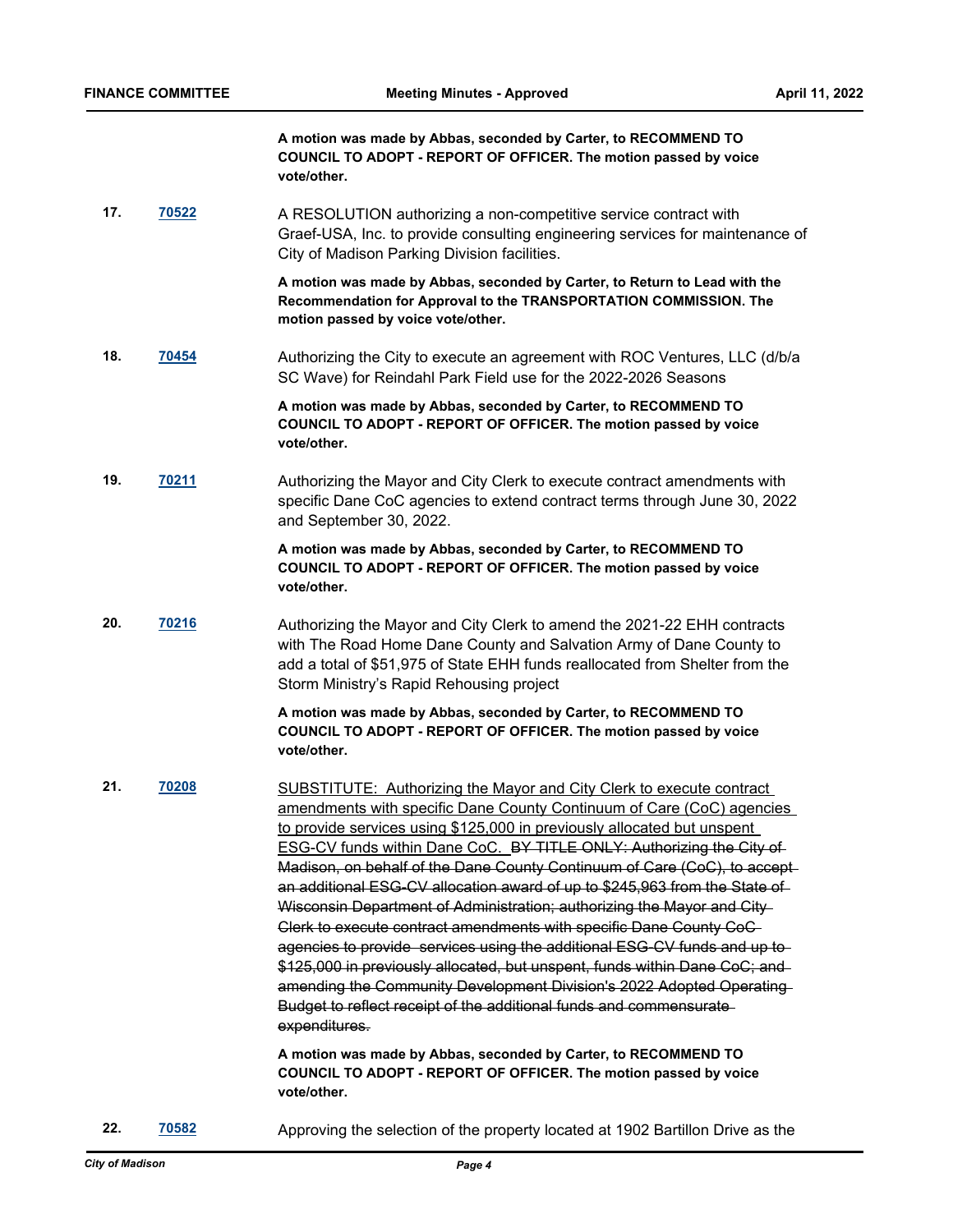site for a permanent shelter facility serving men experiencing homelessness, authorizing the City's Engineering Division to undertake a competitive process to select an entity to provide architectural and engineering design services, subject to Common Council approval, and authorizing the City's Community Development Division to undertake a similar effort to select an operator for the facility, again, subject to Council approval.

**A motion was made by Abbas, seconded by Carter, to RECOMMEND TO COUNCIL TO ADOPT - REPORT OF OFFICER. The motion passed by voice vote/other.**

**23. [70635](http://madison.legistar.com/gateway.aspx?m=l&id=/matter.aspx?key=82666)** Modifying the employment agreement of Charles J. Romines to include further amended duties of the Public Works Team Leader role, and providing additional compensation for the performance of these additional duties.

> **A motion was made by Abbas, seconded by Carter, to RECOMMEND TO COUNCIL TO ADOPT - REPORT OF OFFICER. The motion passed by voice vote/other.**

**24. [70344](http://madison.legistar.com/gateway.aspx?m=l&id=/matter.aspx?key=81418)** Creating Section 4.097 of the Madison General Ordinances to Create a Resource Recovery Special Charge.

> **A motion was made by Abbas, seconded by Carter, to RECOMMEND TO COUNCIL TO ADOPT - REPORT OF OFFICER. The motion passed by the following vote:**

- **Absent:** 1 Sheri Carter
	- **Ayes:** 4 Jael Currie; Yannette Figueroa Cole; Keith Furman and Michael E. Verveer
	- **Noes:** 1 Syed Abbas
- **Non Voting:** 1 Satya V. Rhodes-Conway
- **25. [70352](http://madison.legistar.com/gateway.aspx?m=l&id=/matter.aspx?key=81426)** Discussion on the meeting format for 2022 Finance Committee

**Alder Furman made a motion, seconded by Alder Figueroa Cole, to continue to meet virtually through 5/16/22 (including the 4/25/22 and 5/16/22 meetings), with a plan to revisit this item at the 5/16 meeting. This motion passed by Voice Vote.**

#### **CLOSED SESSION**

**A motion was made by Abbas, seconded by Verveer, to Convene into Closed Session. The motion passed by the following vote:**

- **Absent:** 1 Sheri Carter
	- **Ayes:** Jael Currie; Yannette Figueroa Cole; Keith Furman; Michael E. Verveer and Syed Abbas Aves: 5 -
- **Non Voting:** 1 Satya V. Rhodes-Conway
- **26. [70677](http://madison.legistar.com/gateway.aspx?m=l&id=/matter.aspx?key=82705)** Briefing on Protective Service Bargaining

#### **The Committee received a briefing on the status of bargaining.**